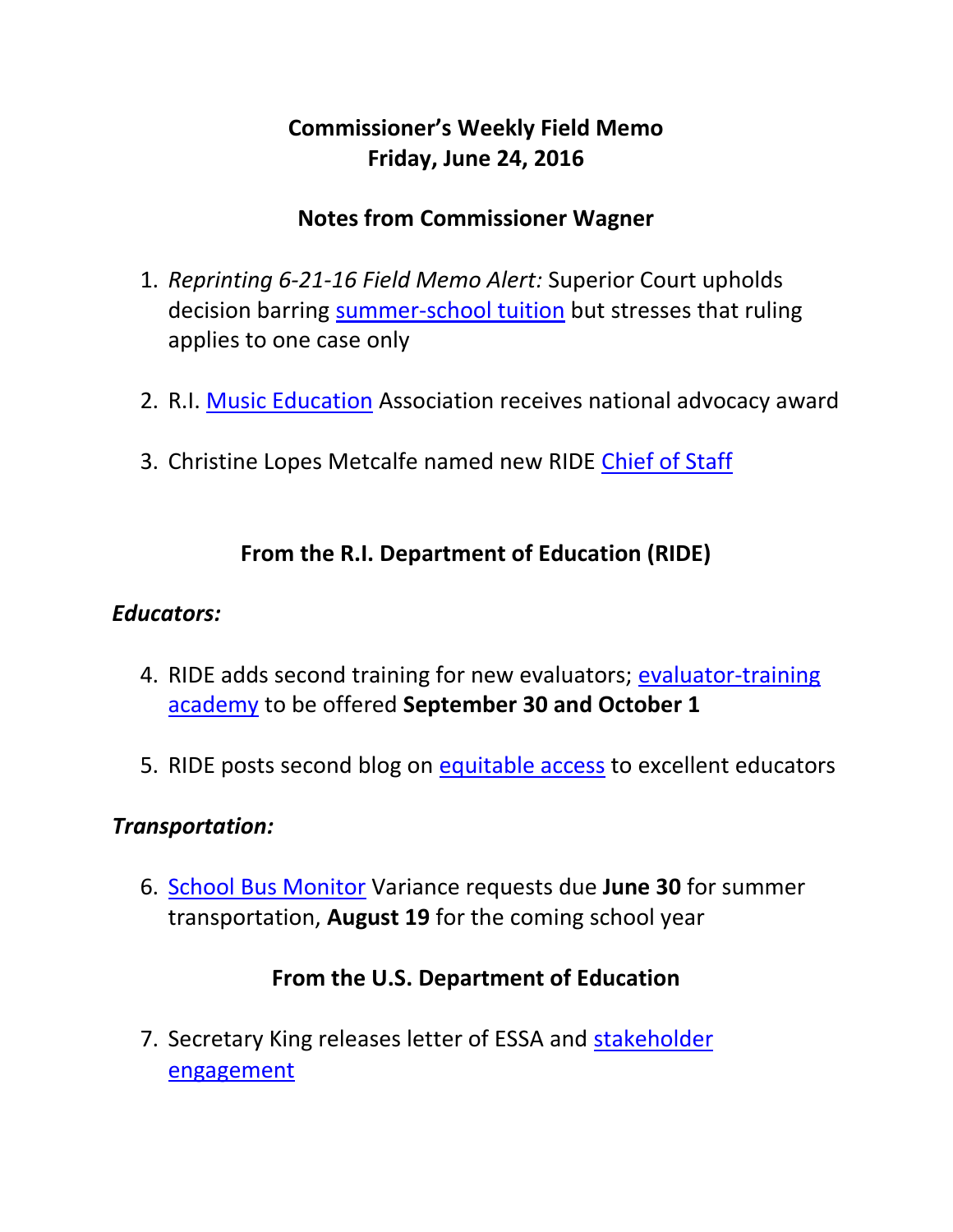8. USED releases guidance on supporting children in [foster care](#page-5-2)

### **Action Item Calendar**

**Today** (June 24): [Roster Verification Principal Signoff \(Stage 3\)](http://www.ride.ri.gov/TeachersAdministrators/EducatorEvaluation/EducatorPerformanceandSupportSystem(EPSS).aspx) – Closes **Thursday** (June 30) – [Asset Protection](http://ride.ri.gov/Portals/0/Uploads/Documents/FieldMemos/052016-FM.pdf) Plan due July 8 – [Evaluation](http://ride.ri.gov/Portals/0/Uploads/Documents/FieldMemos/042916-FM.pdf) data due July 15 – [Housing Aid](http://ride.ri.gov/Portals/0/Uploads/Documents/FieldMemos/052016-FM.pdf) applications due July 15 – [Physical-restraint](http://ride.ri.gov/Portals/0/Uploads/Documents/FieldMemos/061016-FM.pdf) data due August 1 **–** Fast-Track [Repair Program](http://ride.ri.gov/Portals/0/Uploads/Documents/FieldMemos/052016-FM.pdf) intent letter August 19 – School Bus Monitor Variance requests due (see [below\)](#page-5-1)

### **Notes from Commissioner Wagner**

# <span id="page-1-0"></span>**1.** *Reprinting 6-21-16 Field Memo Alert:* **Superior Court upholds decision barring summer-school tuition but stresses that ruling applies to one case only**

As you may be aware, about three months ago Superior Court Judge William E. Carnes, Jr., issued a decision in Giannini v Council et al. Judge Carnes that reversed a decision by the previous Commissioner (which the Council on Elementary and Secondary Education upheld). He found that the Cumberland School Department could not charge Ms. Giannini tuition for summer school for her son.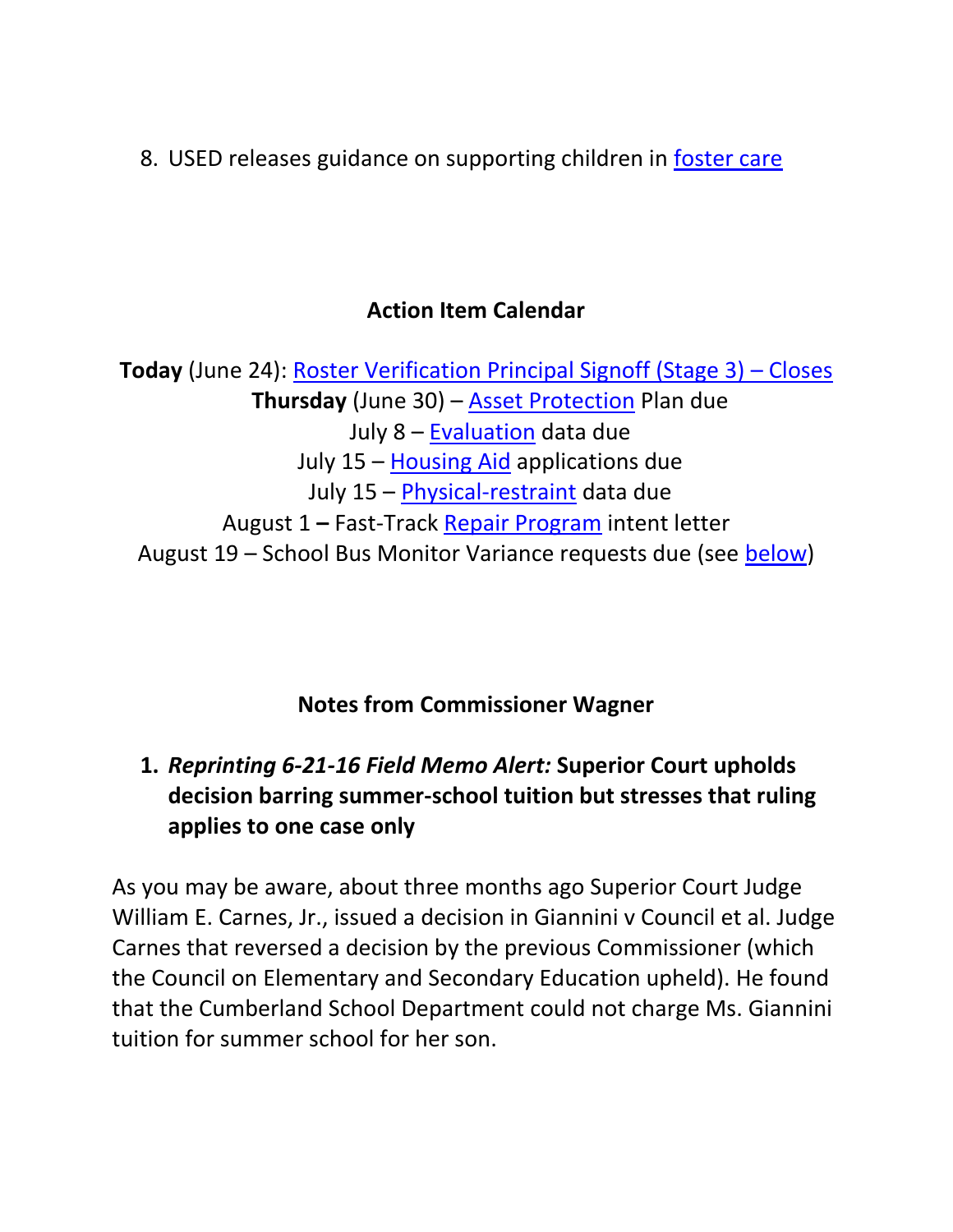On Monday (June 20), Judge Carnes denied a motion to reconsider the case. Judge Carnes did agree to modify the portion of the decision that had stated that school committees cannot raise revenue. In that regard, the court will include in its Order this language: "This decision is limited to the question of whether school committees may raise revenue by charging students tuition. This decision does not address whether school committees may raise revenue from other sources."

Regarding the request to delay implementation of the ruling, Judge Carnes said he was sympathetic to the concerns that this decision may more broadly affect the ability of summer school to proceed. He, however, once again said this decision was about "one appellant" seeking her \$700 fee back and that this is neither a class action nor a declaratory injunction with a request for injunctive relief.

At this point, therefore, we have no definitive answer as to whether you may charge tuition for summer school. If, however, you charge tuition for summer school, you should expect that there may be a legal challenge that references this ruling.

# **2. R.I. Music Education Association receives national advocacy award**

The National Association for Music Education has presented the Rhode Island Music Education Association with the 2016 NAfME Excellence in Advocacy Award. The award recognizes the Rhode Island Music Education Association (RIMEA) for its advocacy on behalf of legislation on the "availability of instruction in musical performance education," which became Rhode Island General Law 16-22-27. The law requires all secondary public schools in Rhode Island to "offer, as part of the curriculum, courses in musical performing arts." Congratulations on the award to all members of RIMEA, Robert Rappa, President, and Nicole M. Worzel, Advocacy Chair.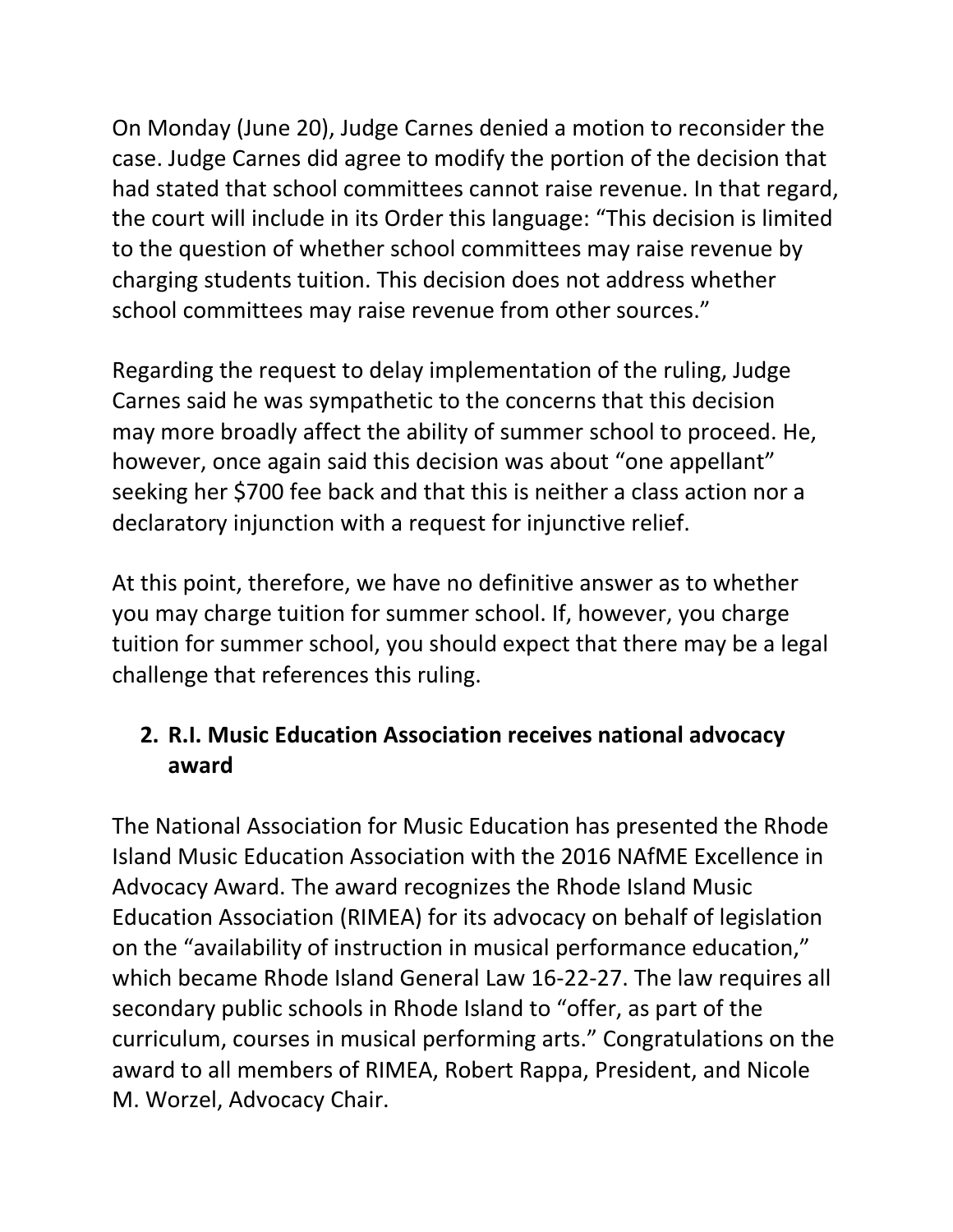### <span id="page-3-0"></span>**3. Christine Lopes Metcalfe named new RIDE Chief of Staff**

We would like to let you know that Christine Lopes Metcalfe will join the RIDE team as Chief of Staff next month, replacing Kim Bright, who will be pursuing a Master's in Public Administration degree at Harvard. We thank Kim for all of her hard work and dedication to Rhode Island education, and we wish her well at Harvard and beyond.

Christine is currently the Executive Director of RI-CAN (the Rhode Island Campaign for Achievement Now), and she brings a wide range of skills and experience to our team. Christine was elected to serve on the student advisory board of the Massachusetts Department of Education as a high-school student, and she has been involved in public education ever since. After earning a Bachelor's degree from the University of Massachusetts-Amherst and a Master's in Public Administration from Suffolk University, Christine worked as a political consultant for SEIU Local 509; as a legislative aide in the Massachusetts House of Representatives, focusing on the Committee on Education; and as Deputy Chief of Staff to a leader in the House. She later became field director of the "Early Education for All Campaign," at Strategies for Children, in Boston, which worked to provide all children in Massachusetts with high-quality early learning.

Christine spent part of her childhood in Rhode Island and returned again a decade ago to serve as executive director of Common Cause Rhode Island. She later worked on the staff of the Rhode Island Mayoral Academies before joining RI-CAN. All who have worked with Christine know her as fair-minded, team-oriented, and an expert builder of coalitions. She looks forward to engaging with Rhode Island educators, families, and the entire RIDE team in support of great teaching and learning.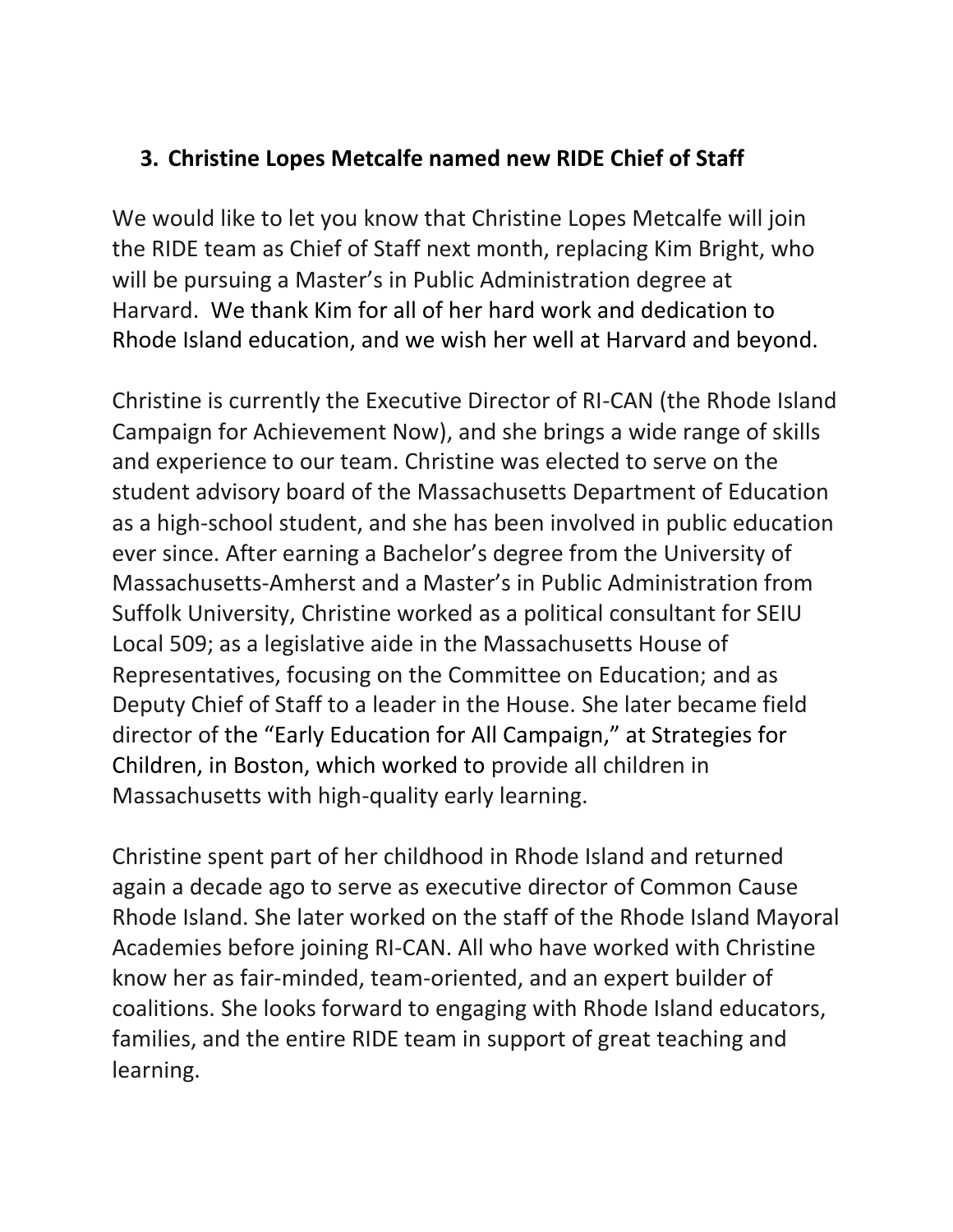#### **From RIDE**

### *Educators:*

# <span id="page-4-0"></span>**4. RIDE adds second training for new evaluators; evaluator-training academy to be offered September 30 and October 1**

All new evaluators using the Rhode Island Model in the coming school year (2016-17) are required to successfully complete training. Previously, this training was a four-day training prior to the start of the school year. In order to better reflect best practice, we have changed the format and timing of the training. As part of this new training sequence, participants will engage in pre-work on their own; attend a two-day in-person academy in the summer or fall; receive coaching as needed throughout the year; and then attend a one-day, in-person training in the spring.

The first part of the training sequence, the two-day academy, will be held at RIDE (80 Washington St./255 Westminster St., Providence), in Room 444, from 8:30 a.m. to 3:30 p.m., on **September 30 and October 1**. The academy will prepare personnel evaluating teachers and support professionals to accurately observe and rate practice, lead professional feedback conversations, approve student learning or outcome objectives, and use the Educator Performance and Support System. Attendance is required on both days, and about an hour of pre-work is required prior to the academy. Lunch will be provided both days. Register on Eventbrite, at:

<http://www.ride.ri.gov/RIM-Fall> or [http://ridefall.eventbrite.com](http://ridefall.eventbrite.com/)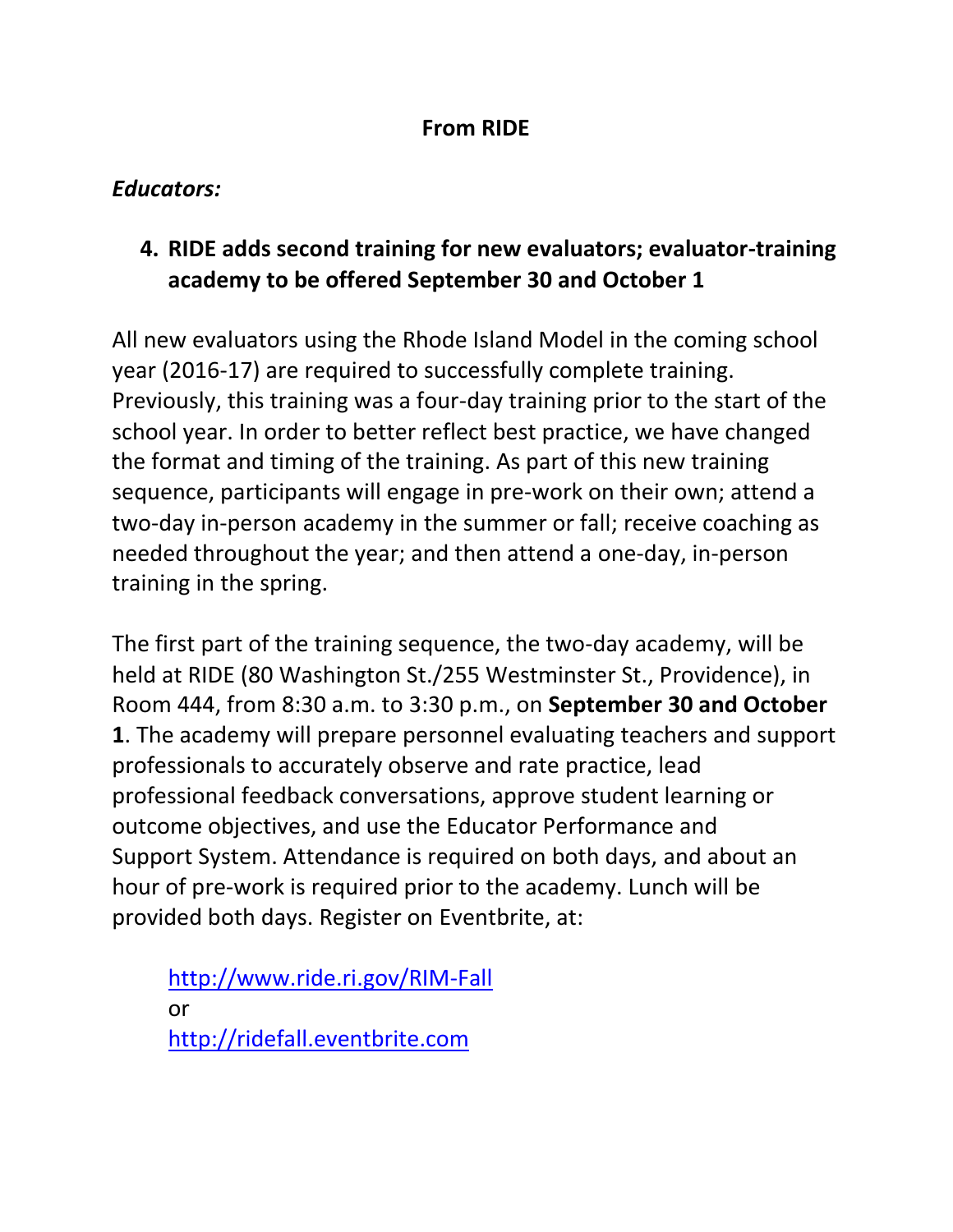# <span id="page-5-0"></span>**5. RIDE posts second blog on equitable access to excellent educators**

We are excited to bring you our second blog post on Equitable Access. This entry, written by RIDE Education Specialist Lauren Matlach, explores the importance of student and teacher attendance. You can read her blog post as well as the Rhode Island Equity Plan on the Equitable Access page of our website:

[http://www.ride.ri.gov/TeachersAdministrators/EquitableAccess.](http://www.ride.ri.gov/TeachersAdministrators/EquitableAccess.aspx) [aspx](http://www.ride.ri.gov/TeachersAdministrators/EquitableAccess.aspx)

# *Transportation:*

<span id="page-5-1"></span>**6. School Bus Monitor Variance requests due June 30 for summer transportation, August 19 for the coming school year**

If you are planning to use one of the approved School Bus Monitor Variances for the coming school year (2016-17), it is time to submit your requests through the eRIDE system. Please submit requests by **June 30** for any July through August K-5 transportation. Requests for September through June of the 2016-17 school year should be submitted by **August 19**. If you have any questions regarding access to the variance module through eRIDE or the allowable variances, please contact Cindy Brown, at 222-4257 or [Cynthia.Brown@ride.ri.gov.](mailto:Cynthia.Brown@ride.ri.gov)

### **From the U.S. Department of Education (USED)**

<span id="page-5-2"></span>**7. Secretary King releases letter of ESSA and stakeholder engagement**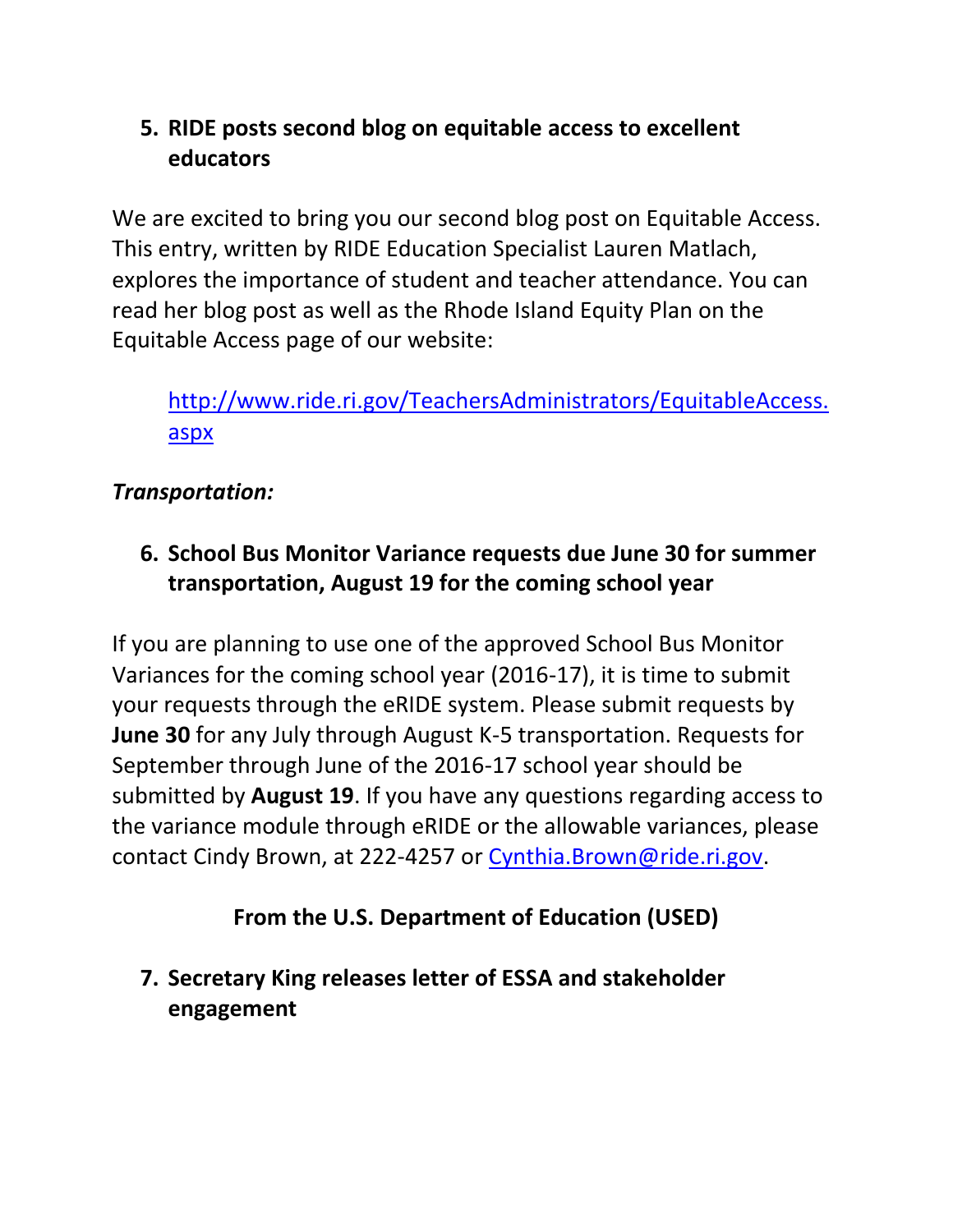Education Secretary John B. King, Jr., has issued a letter regarding the implementation of the Every Student Succeeds Act and stakeholder engagement. The letter reads in part:

Thank you for the work you are doing to transition to the new Every Student Succeeds Act (ESSA), which President Obama signed into law on December 10, 2015, and which reauthorizes the Elementary and Secondary Education Act of 1965 (ESEA). The reauthorized law replaces the one-size-fits-all approach of its predecessor, the No Child Left Behind Act of 2001; creates a new Federal-State partnership that provides greater flexibility for States and districts; and supports educational equity for all children to help prepare them for college and careers. I look forward to continuing to work with you and your team to realize the goal of the new law: to provide all children significant opportunity to receive a fair, equitable, and high-quality, well-rounded education.

The purpose of this letter is to highlight the importance and utility of stakeholder engagement as States and local school districts transition to and, eventually, implement the ESSA, and to provide guidance, resources, and examples of stakeholder engagement for States and districts to consider. Many of you are already beginning your work with this in mind, and I appreciate that you are approaching planning and implementation in the spirit of true collaboration – ensuring diverse stakeholders are at the table from the start. As you know, meaningful and ongoing stakeholder engagement helps ensure that stakeholders are able to provide feedback and inform continuous enhancement of State and local strategies to improve student outcomes and meet Stateestablished performance goals. It also produces valuable information that will help States and districts design the best possible education systems for students, and increases public buy-in throughout the stages of implementation.